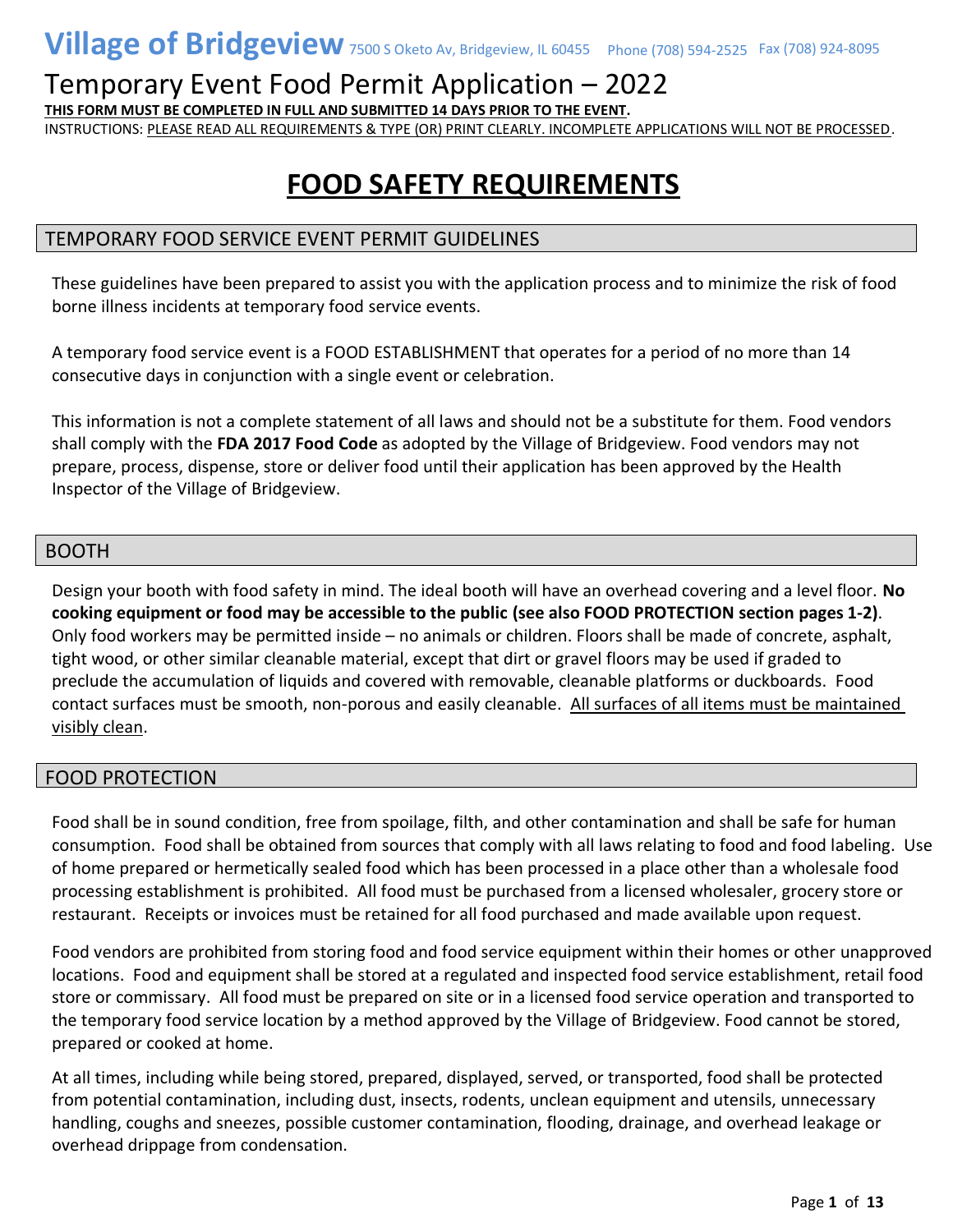**THIS FORM MUST BE COMPLETED IN FULL AND SUBMITTED 14 DAYS PRIOR TO THE EVENT.**

INSTRUCTIONS: PLEASE READ ALL REQUIREMENTS & TYPE (OR) PRINT CLEARLY. INCOMPLETE APPLICATIONS WILL NOT BE PROCESSED.

#### FOOD PROTECTION - continued

- ➢ Condiments for self-service MUST be dispensed from pumps, squeeze bottles, or packaged product only.
- $\triangleright$  Food shall be protected from consumer contamination by the use of packaging or by the use of easily cleanable counter, serving line or salad bar protector devices, display cases, or other effective means.
- $\triangleright$  Only single service articles shall be provided for use by the consumer and utensils shall be presented HANDLE UP to the consumer for self-service.
- $\triangleright$  Storage of all food, single service items, equipment and utensils shall be stored at least 6 inches off the ground and shall be covered to prevent contamination.
- $\triangleright$  Employees shall utilize utensils, single use disposable gloves, or other barriers to avoid bare hand contact with ready-to-eat foods. Hand washing must take place prior to putting on gloves.
- ➢ Oscillating fans shall be used at outside events for flying insect control.
- $\triangleright$  Raw foods must be stored properly to avoid cross contamination of ready-to-eat foods.
- $\triangleright$  Frying oil must be clean, fresh, and checked daily to ensure there is no contamination.

#### PRE-PACKAGED FOODS

Items pre-packaged in advance of sale shall be labeled with the following information in English: 1) The common name of the food, or absent a common name, an adequately descriptive identity statement; 2) If made from two or more ingredients, a list of ingredients and sub-ingredients in descending order of predominance by weight, including a declaration of artificial colors, artificial flavors and chemical preservatives, if contained in the food; 3) An accurate declaration of the net quantity of contents; 4) The name and place of business of the manufacturer, packer, or distributor; and 5) The name of the food source for each major food allergen contained in the food unless the food source is already part of the common or usual name of the respective ingredient.

All foods that require Time/Temperature Control for Safety (TCS) must be labeled "Keep Refrigerated".

#### TEMPERATURE CONTROL

All foods that require Time/Temperature Control for Safety (TCS) must be prepared for cooking at the vendor's restaurant or commissary. TCS foods and vegetables must be cleaned and cut in advance of arrival on the event grounds. TCS foods shall be maintained at 41°F or below or 135°F and above after cooking, at all times during transportation, storage, preparation, display and service. A TCS food is defined as any food that requires time/temperature control for safety that consists in whole or in part of:

| *Meat, poultry and eggs                           | *Fish, shell fish and crustaceans                           |
|---------------------------------------------------|-------------------------------------------------------------|
| *Milk and dairy products                          | *Heat-treated plant food (cooked rice, beans or vegetables) |
| *Baked potatoes                                   | *Tofu and soy-protein foods                                 |
| *Cut tomatoes and cut melons<br>*Raw seed sprouts | *Non-commercially prepared garlic and oil mixtures          |

The use of temperature log sheets is strongly recommended to verify maintenance of required temperatures.  **TCS foods not maintained at required temperatures**

#### **will be subject to destruction**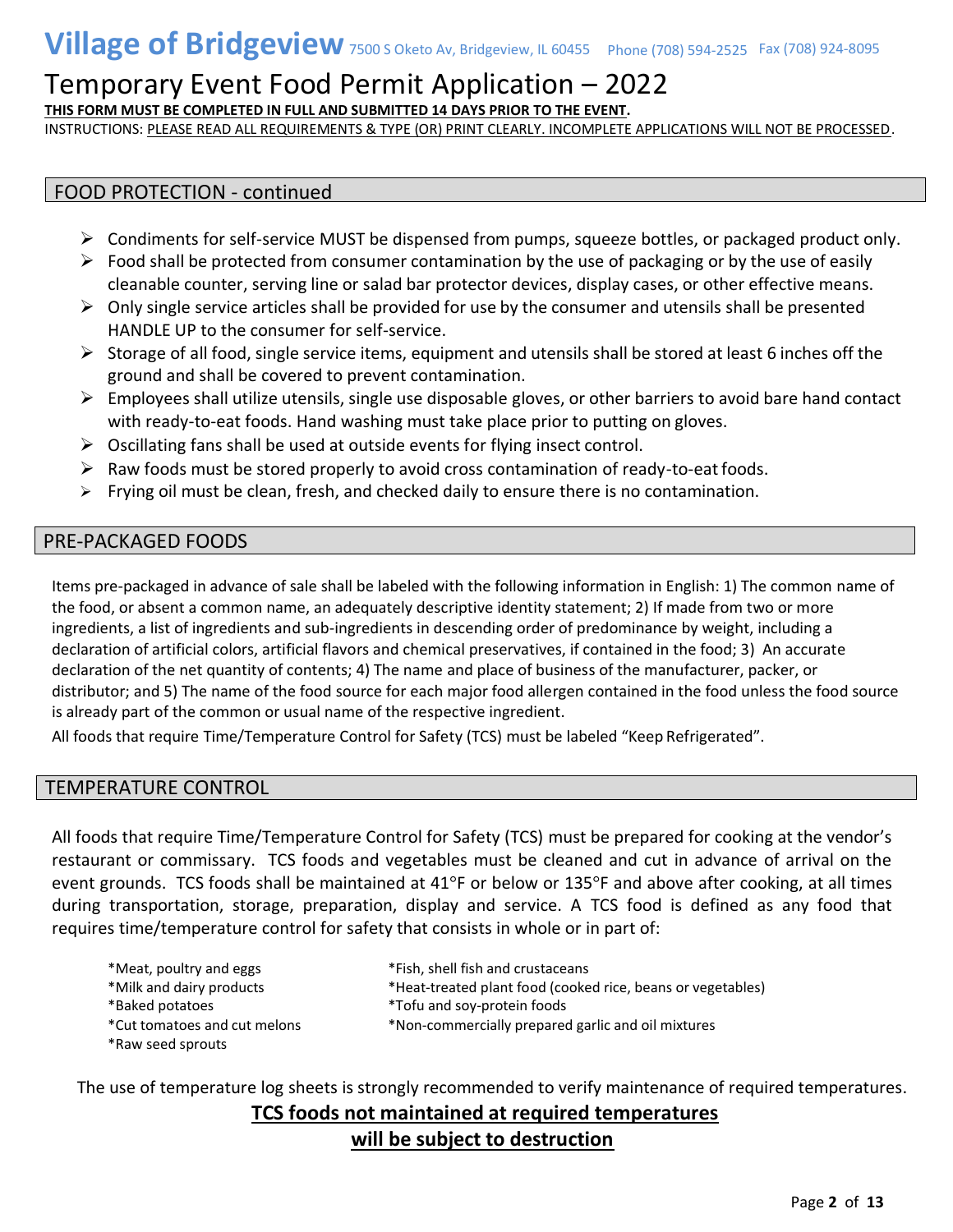**THIS FORM MUST BE COMPLETED IN FULL AND SUBMITTED 14 DAYS PRIOR TO THE EVENT.**

INSTRUCTIONS: PLEASE READ ALL REQUIREMENTS & TYPE (OR) PRINT CLEARLY. INCOMPLETE APPLICATIONS WILL NOT BE PROCESSED.

### MINIMUM COOKING / REHEATING / HOT HOLDING TEMPERATURES

**You must have, and utilize, a NSF approved metal stem HOT/COLD food thermometer to check cooking and holding temperatures of foods.**

- Fish, (Shell Eggs for immediate service) COOKED TO **145 °F** for 15 seconds
- GROUND Fish, Beef, Pork, (Shell Eggs NOT prepared for immediate service) COOKED TO **155 °F** for 15 seconds
- Poultry, Stuffed Meats, Stuffed Foods, Stuffing COOKED TO **165 °F**
- **REHEATING -** food that has been cooked, cooled, and then reheated for hot holding shall be reheated so that all parts of the food reach a temperature of at least **165 °F** for 15 seconds within 2 hours
- **HOT HOLDING** after cooking or reheating minimum **135 °F**

Mechanical hot holding equipment is strongly recommended to maintain food at required temperatures.

Hot Holding Options: Grills / Ovens / Warmers / Chafing dishes with sternos / Steam tables

#### **Warmers, steam tables and chafing dishes**

#### **MAY NOT be used to reheat potentially hazardous foods**

LEFTOVER PREPARED FOODS MUST BE DISCARDED AT THE END OF EACH DAY

#### COLD FOODS

Enough refrigeration facilities or effectively insulated facilities shall be provided to assure the maintenance of Time/Temperature Control for Safety (TCS) foods at required temperatures of **41°F or below** during storage. Each *mechanically* refrigerated storage facility storing time/temperature controlled foods shall be provided with a temperature measuring device which is clearly visible.

#### TEMPORARY HAND WASHING STATION

You must set up a temporary hand washing station for employees within the booth. The set up shall include:

- 1. A container of warm water with a free flowing spigot – LABELED "HAND WASH"
- 2. Paper towels
- 3. Liquid, dispensed hand soap
- Wastepaper basket
- 5. A waste water discard bucket

Each of these components MUST be present and set up at all times. Hand sanitizer shall not be used in place of liquid soap. The use of hand sanitizers is not a substitute for proper hand washing.

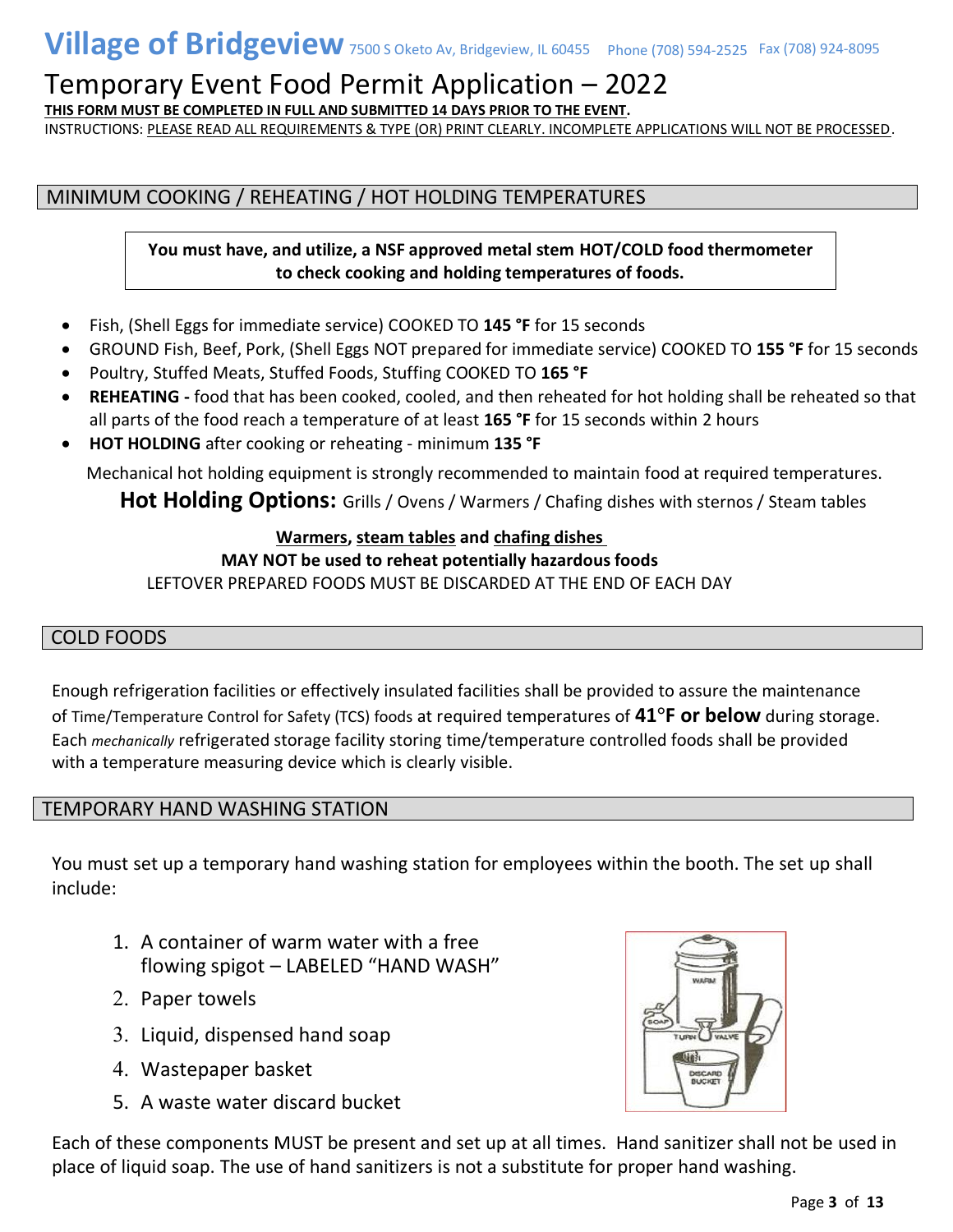**THIS FORM MUST BE COMPLETED IN FULL AND SUBMITTED 14 DAYS PRIOR TO THE EVENT.**

INSTRUCTIONS: PLEASE READ ALL REQUIREMENTS & TYPE (OR) PRINT CLEARLY. INCOMPLETE APPLICATIONS WILL NOT BE PROCESSED.

#### PERSONAL HYGIENE

- ➢ Employees shall only consume food in designated areas away from food and food preparation areas. Do not use tobacco in any form while preparing or serving food or in the food booth.
- $\triangleright$  Employee hair must be restrained with a cap, hair net or pulled back securely; beards with a beard restraint.
- $\triangleright$  Each employee shall wear clean cloths, aprons etc.

Wash hands prior to handling food, and always:

- $\triangleright$  After using the restroom
- $\triangleright$  Upon entering the food booth
- $\triangleright$  Before using single use gloves
- $\triangleright$  After coughing, sneezing, eating, drinking, or using tobacco
- $\triangleright$  After working with raw foods
- $\triangleright$  During food preparation and between tasks as needed
- $\triangleright$  Touching or engaging in any activity that may have contaminated your hands

#### TEMPORARY WAREWASHING STATION – for the cleaning/sanitizing of utensils and food-contact surfaces of equipment

Three (3) containers large enough to wash, rinse and sanitize all food service equipment and utensils must be setup.

Proper set up of a temporary dish washing station:

- WASH (clean warm soapy water) MUST BE Labeled "WASH" • RINSE (clean warm rinse water) MUST BE Labeled "RINSE"
- SANITIZE (clean warm water and sanitizer) MUST BE Labeled "SANITIZE"

All food service equipment shall be fully immersed for minimum of one minute in the sanitizer solution and allowed to air dry. Always measure the level of sanitizer by using chemical test strips to check the solution. Water shall be changed often.

#### **Sanitizer Options:**

- Chlorine Bleach 50 to 100 ppm or per manufacturer's specifications (Add one (1) teaspoon Chlorine Bleach per gallon of water)
- Quaternary Ammonium 200 to 400 ppm or per manufacturer's specifications
- **You must have either Chlorine (OR) Quat TEST STRIPS to check your sanitizing levels.**

#### **An additional bucket shall be set up for the storage of wet wiping cloths in an approved sanitizer solution.**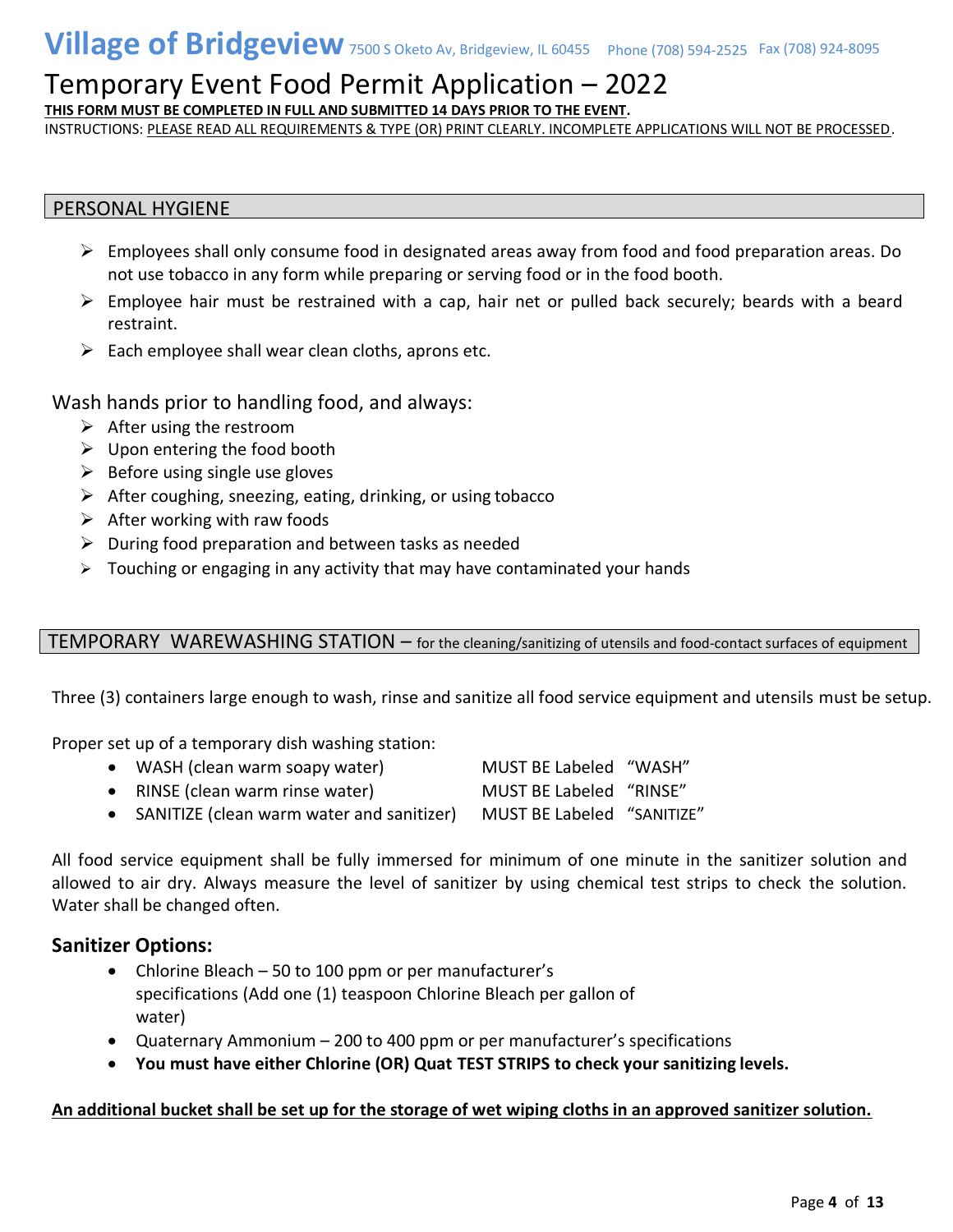**THIS FORM MUST BE COMPLETED IN FULL AND SUBMITTED 14 DAYS PRIOR TO THE EVENT.**

INSTRUCTIONS: PLEASE READ ALL REQUIREMENTS & TYPE (OR) PRINT CLEARLY. INCOMPLETE APPLICATIONS WILL NOT BE PROCESSED.

# TEMPORARY FOOD EVENT APPLICATION **LIST**

BEFORE YOU SUBMIT YOUR APPLICATION, PLEASE MAKE SURE YOU HAVE COMPLETED AND ATTACHED THE FOLLOWING:

- **REMOVE PREVIOUS PAGES (1-4) TO RETAIN FOR YOUR REVIEW.**
- $\Box$  FULLY complete all items on the following application.
- □ Attach current Business License. **(S***kip this step if your facility is located within the Village)*
- $\Box$  Attach a COMPLETE Health Inspection report for your business facility-within the last 12 months. **(***Skip this step if your facility is located within the Village)*
- $\Box$  Attach a copy of each Certified Food Manager that will be working your booth. Remember: A Certified Food Manager is required to be on site at all times!
- $\Box$  All vendors must return their completed Temporary Event Application to the Coordinator/Organizer of the event who will then submit all applications to the Village of Bridgeview during regular office hours.

**ATTENTION: Coordinator/Organizer only hard copies are to be submitted to the Village of Bridgeview. NO faxed or emailed applications will be accepted.**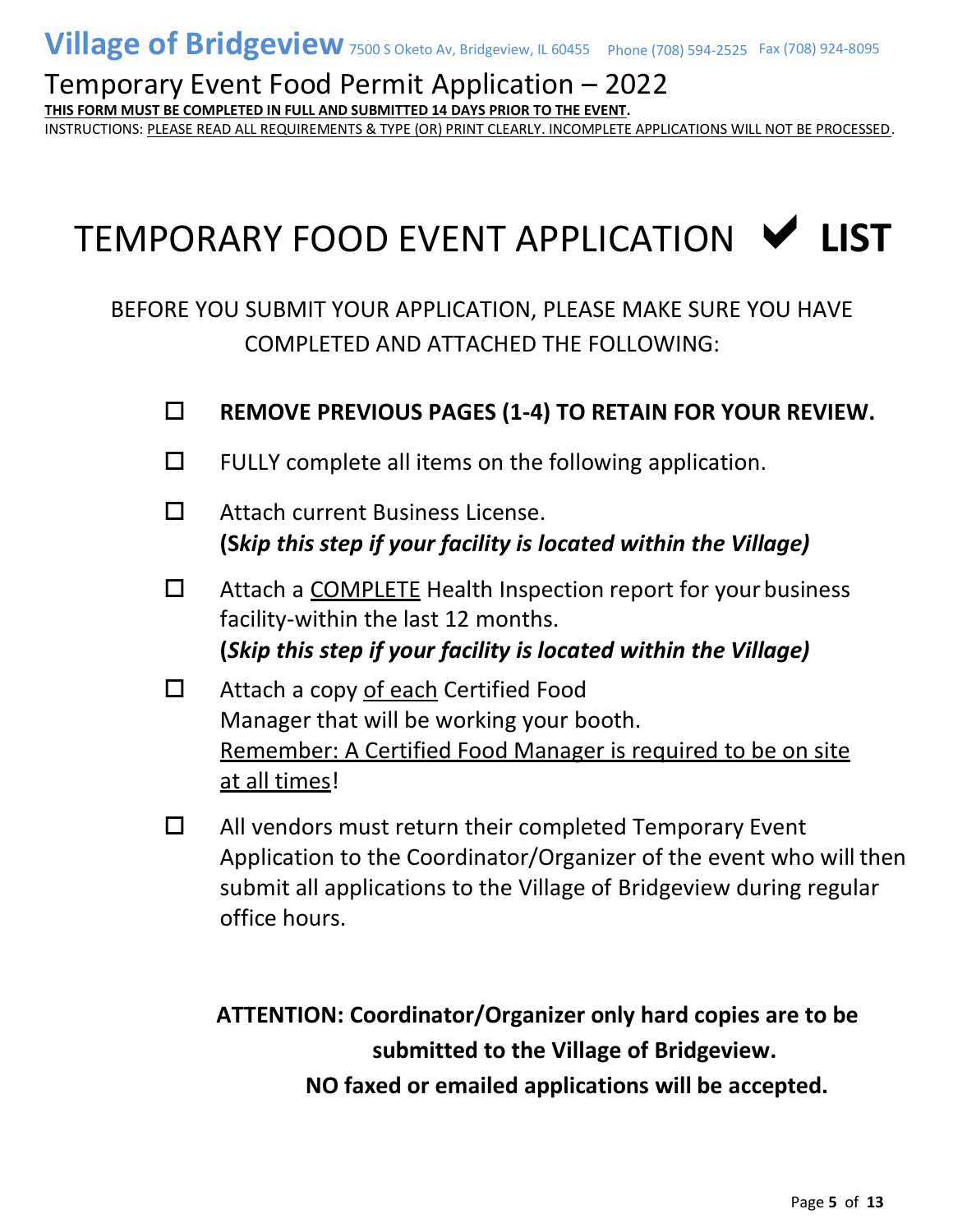# **Village of Bridgeview** 7500 S Oketo Av, Bridgeview, IL 60455 Phone (708) 594-2525 Fax (708) 924-8095

### Temporary Event Food Permit Application – 2022

**THIS FORM MUST BE COMPLETED IN FULL AND SUBMITTED 14 DAYS PRIOR TO THE EVENT.**

INSTRUCTIONS: PLEASE READ ALL REQUIREMENTS & TYPE (OR) PRINT CLEARLY. INCOMPLETE APPLICATIONS WILL NOT BE PROCESSED.

#### EVENT INFORMATION — THIS SECTION TO BE COMPLETED BY ORGANIZER/COORDINATOR OF EVENT

| DATE(S) / TIME(S) OF EVENT: A temporary food establishment is a FOOD ESTABLISHMENT that operates for a period of no more<br>than 14 consecutive days in conjunction with a single event or celebration. Please indicate your date(s) and start/end time(s) below: |  |  |  |
|-------------------------------------------------------------------------------------------------------------------------------------------------------------------------------------------------------------------------------------------------------------------|--|--|--|
| DATE start/end time pDATE start/end time pDATE start/end time pDATE start/end time                                                                                                                                                                                |  |  |  |
| <u>DAYS 1-4</u>                                                                                                                                                                                                                                                   |  |  |  |
| <b>DAYS 5-8</b>                                                                                                                                                                                                                                                   |  |  |  |
| <u>DAYS 9-12 / June To Jule June To Jule Jule To Jule Jule To Jule</u>                                                                                                                                                                                            |  |  |  |
| <u>DAYS 13-14 / To J J J</u> To To                                                                                                                                                                                                                                |  |  |  |
|                                                                                                                                                                                                                                                                   |  |  |  |
| <b>VENDOR INFORMATION</b>                                                                                                                                                                                                                                         |  |  |  |
| VENDOR-YOU MUST BE COMPLETELY SET-UP BY THE START TIME OF EVENT & READY FOR INSPECTION TO PARTICIPATE EACH DAY.                                                                                                                                                   |  |  |  |
|                                                                                                                                                                                                                                                                   |  |  |  |
|                                                                                                                                                                                                                                                                   |  |  |  |
|                                                                                                                                                                                                                                                                   |  |  |  |
|                                                                                                                                                                                                                                                                   |  |  |  |
| BUSINESS EMAIL: And the contract of the contract of the contract of the contract of the contract of the contract of the contract of the contract of the contract of the contract of the contract of the contract of the contra                                    |  |  |  |
| <b>APPLICANT CONTACT INFORMATION--NAME:</b>                                                                                                                                                                                                                       |  |  |  |
|                                                                                                                                                                                                                                                                   |  |  |  |
|                                                                                                                                                                                                                                                                   |  |  |  |
|                                                                                                                                                                                                                                                                   |  |  |  |
|                                                                                                                                                                                                                                                                   |  |  |  |
| U FDCF11F1T/C1CH11T                                                                                                                                                                                                                                               |  |  |  |

ACKNOWLEDGEMENT/SIGNATURE

X

By signing this application, I certify that the information provided is correct and I acknowledge having read and understood the information contained in this Temporary Event Food Application Packet. I agree to comply with all applicable state codes, ordinances, laws and the conditions contained in the Temporary Event Food Permit Application/Temporary Food Service Event Permit Guidelines.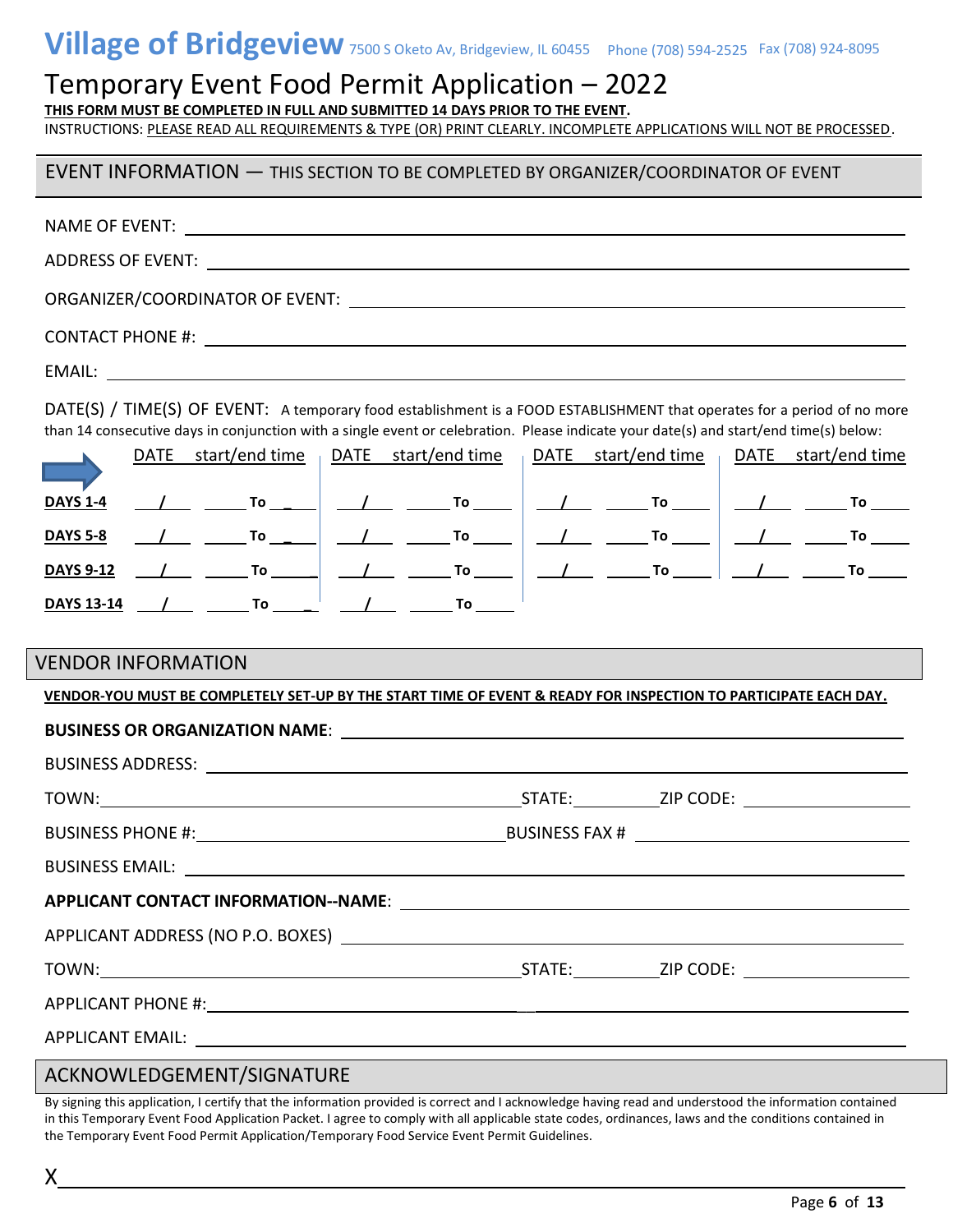**THIS FORM MUST BE COMPLETED IN FULL AND SUBMITTED 14 DAYS PRIOR TO THE EVENT.**

INSTRUCTIONS: PLEASE READ ALL REQUIREMENTS & TYPE (OR) PRINT CLEARLY. INCOMPLETE APPLICATIONS WILL NOT BE PROCESSED.

#### CERTIFIED FOOD MANAGER REQUIREMENTS

A person who has a current **FOOD MANAGER CERTIFICATION** must be present at the booth at all times of operation. Please list those that meet the requirements for Certified Food Manager that will work your event. List certification number and expiration date **and attach a copy of the Food Manager Certification to the application.** Certified Food Managers must also prove their identity with either a State Driver's License or state ID each day at the site. **Booths not staffed by certified personnel will be CLOSED! NO EXCEPTIONS!**

# Complete the information below AND attach a copy of the CERTIFICATE for each CERTIFIED FOOD MANAGER listed below

| <b>NAME</b> | <b>CERTIFICATION #</b> | <b>CERTIFICATION EXPIRATION DATE</b> |
|-------------|------------------------|--------------------------------------|
|             |                        |                                      |
|             |                        |                                      |
|             |                        |                                      |
|             |                        |                                      |

If you will be selling any pre-packaged food items, example: canned pop, chips, cake, etc. – list ALL below.

|     | PRE-PACKAGED FOOD ITEM | SUPPLIER (name, address, & town) |
|-----|------------------------|----------------------------------|
| 1.  |                        |                                  |
| 2.  |                        |                                  |
| 3.  |                        |                                  |
| 4.  |                        |                                  |
| 5.  |                        |                                  |
| 6.  |                        |                                  |
| 7.  |                        |                                  |
| 8.  |                        |                                  |
| 9.  |                        |                                  |
| 10. |                        |                                  |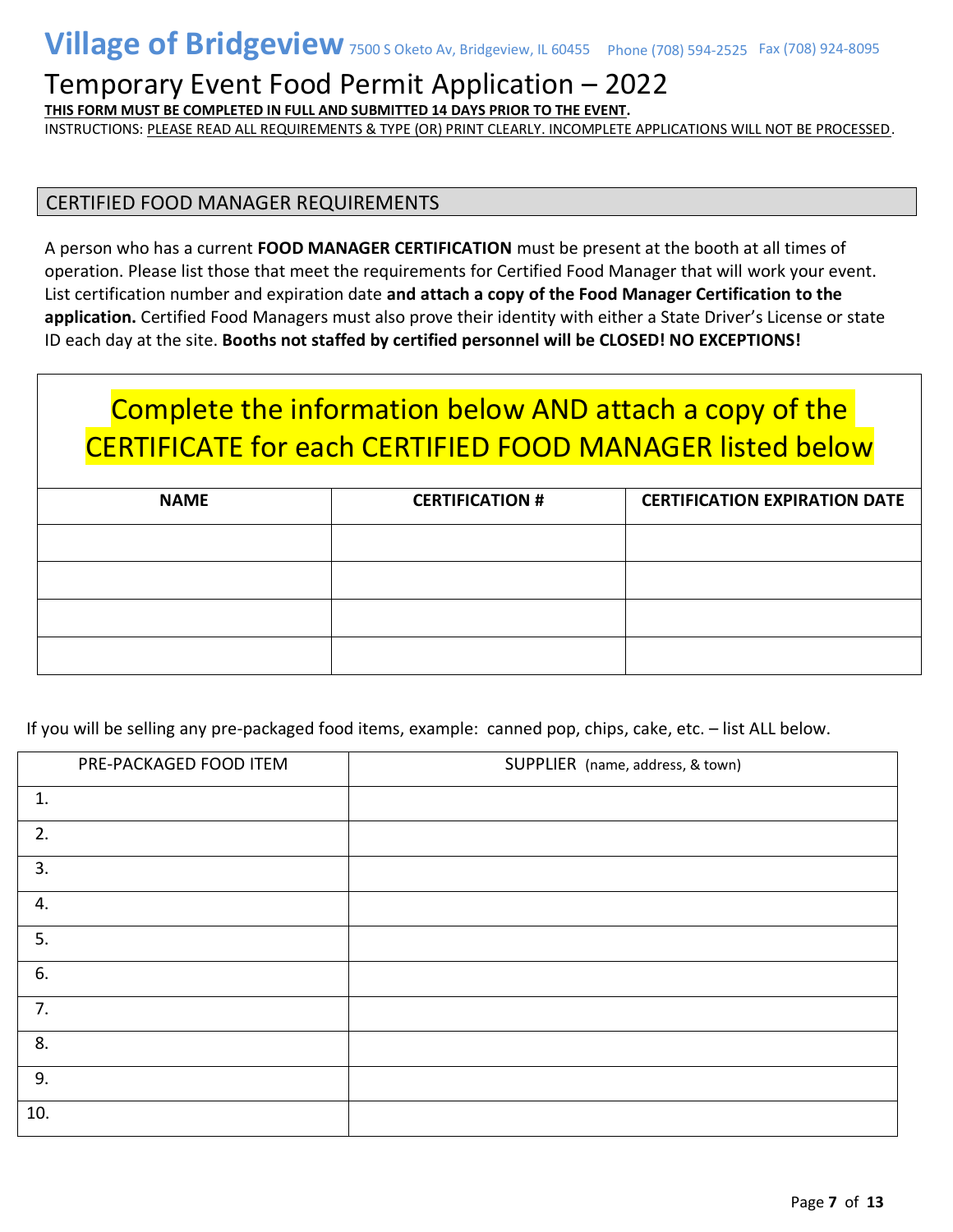**THIS FORM MUST BE COMPLETED IN FULL AND SUBMITTED 14 DAYS PRIOR TO THE EVENT.**

INSTRUCTIONS: PLEASE READ ALL REQUIREMENTS & TYPE (OR) PRINT CLEARLY. INCOMPLETE APPLICATIONS WILL NOT BE PROCESSED.

### **FOOD SUPPLIER, PREPARATION, TRANSPORTATION & HOLDING**

Provide the names(s) and address(es) of ALL food suppliers that are utilized

| 2. |                                                                                                                                                            |  |
|----|------------------------------------------------------------------------------------------------------------------------------------------------------------|--|
|    |                                                                                                                                                            |  |
|    |                                                                                                                                                            |  |
|    |                                                                                                                                                            |  |
|    |                                                                                                                                                            |  |
|    |                                                                                                                                                            |  |
|    | $\rightarrow$ Where will the food be prepared? $\Box$ ON-site $\Box$ OFF-site                                                                              |  |
|    | If Off-site, provide the name(s) and address(es) of all licensed facilities to be used for initial food preparation<br>(where food is originally prepared) |  |
|    |                                                                                                                                                            |  |
|    |                                                                                                                                                            |  |
|    |                                                                                                                                                            |  |
|    | $\rightarrow$ Will you have a refrigerated (or) freezer truck/trailer at the event for extra storage? $\Box$ YES $\Box$ NO                                 |  |

To help us better understand your food operation and ensure that food safety is the priority, an explanation of how each menu item is prepared, transported, and stored, before and during the event is required.

Menu items are subject to the review and approval of the Health Inspector. The Health Inspector may also impose additional requirements to protect against health hazards and may prohibit the sale of some or all potentially hazardous foods.

Only those foods requiring limited preparation shall be prepared or served at the event. Complex preparation including the practice of cooling of potentially hazardous foods, shall be done in advance at an approved food service establishment.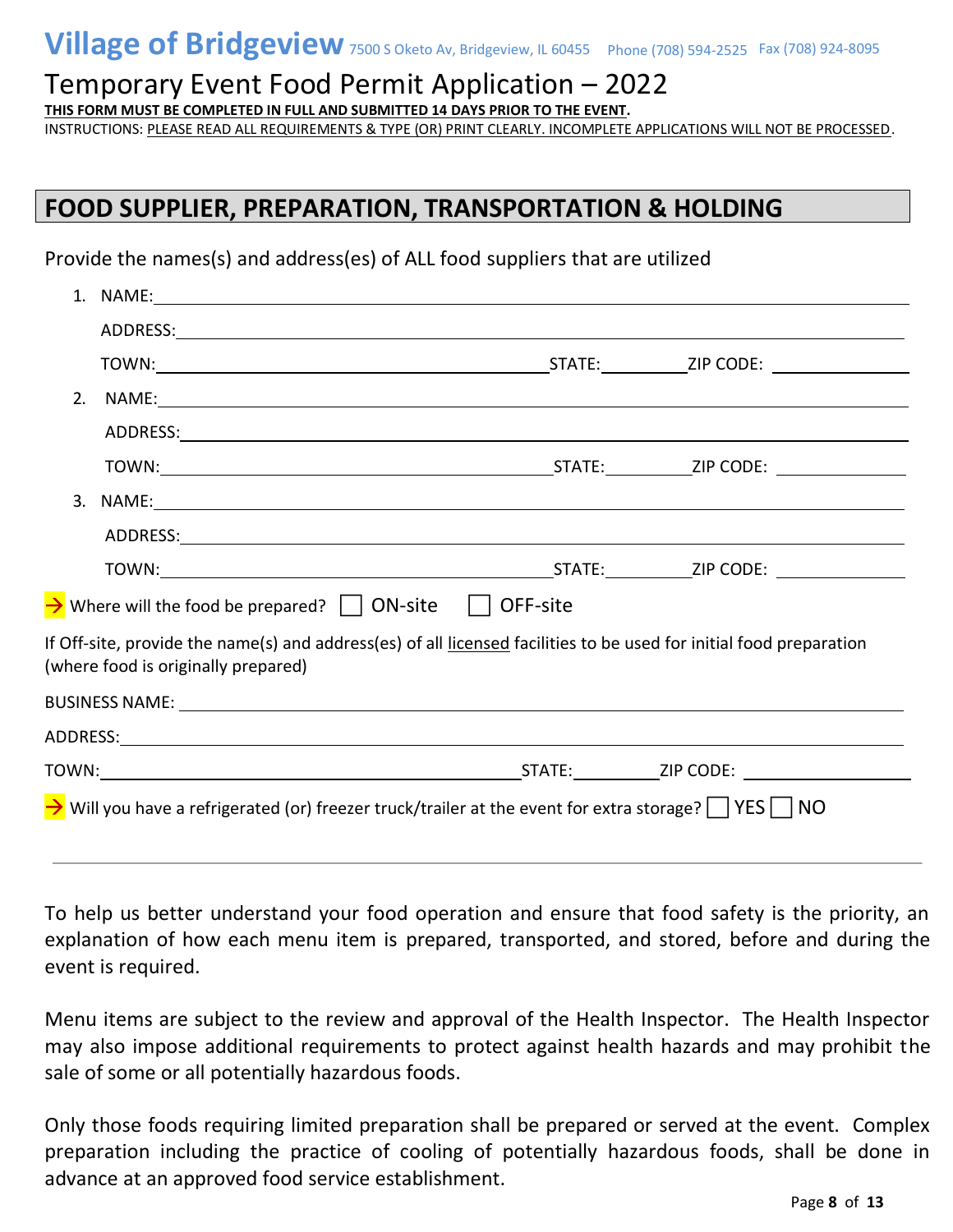**THIS FORM MUST BE COMPLETED IN FULL AND SUBMITTED 14 DAYS PRIOR TO THE EVENT.**

| FOOD PREPARATION--List all food items and how they will be prepared, transported, and held before and during the event.                   |                                                                                                                                                                                                                                                                                                                                                                                         |  |
|-------------------------------------------------------------------------------------------------------------------------------------------|-----------------------------------------------------------------------------------------------------------------------------------------------------------------------------------------------------------------------------------------------------------------------------------------------------------------------------------------------------------------------------------------|--|
| <b>FOOD ITEM</b>                                                                                                                          | <b>FOOD ITEM DETAILS</b>                                                                                                                                                                                                                                                                                                                                                                |  |
| EXAMPLE:<br><b>Chicken Tacos</b><br><b>INCLUDE ALL REQUIRED</b><br><b>FOOD TEMPERATURES</b><br><b>IN YOUR</b><br><b>FOOD ITEM DETAILS</b> | Preparation<br>Chicken cooked to 165°F. Lettuce, onions and tomatoes cut at restaurant.<br>Chicken properly cooled from 135°F-70°F within 2 hours and from 70°F-41°F<br>within 4 additional hours. All stored 41°F or below under refrigeration after<br>preparation.<br>Transportation<br>Above items transported in insulated containers or refrigerated truck to event<br>under 41°F |  |
|                                                                                                                                           | <b>Holding Procedures</b><br>Above items held under mechanical refrigeration at the event 41°F or below.<br>Chicken reheated on grill to $165^{\circ}$ F for 15 seconds and then held on the steam<br>table 135°F or above. Tacos assembled as ordered.                                                                                                                                 |  |

| <b>FOOD ITEM</b>                                                                                                | <b>FOOD ITEM DETAILS</b>  |
|-----------------------------------------------------------------------------------------------------------------|---------------------------|
| <b>INCLUDE ALL REQUIRED</b><br><b>FOOD TEMPERATURES</b><br>IN YOUR FOOD ITEM<br><b>DETAILS</b><br>(See Example) | Preparation               |
|                                                                                                                 | <b>Transportation</b>     |
|                                                                                                                 | <b>Holding Procedures</b> |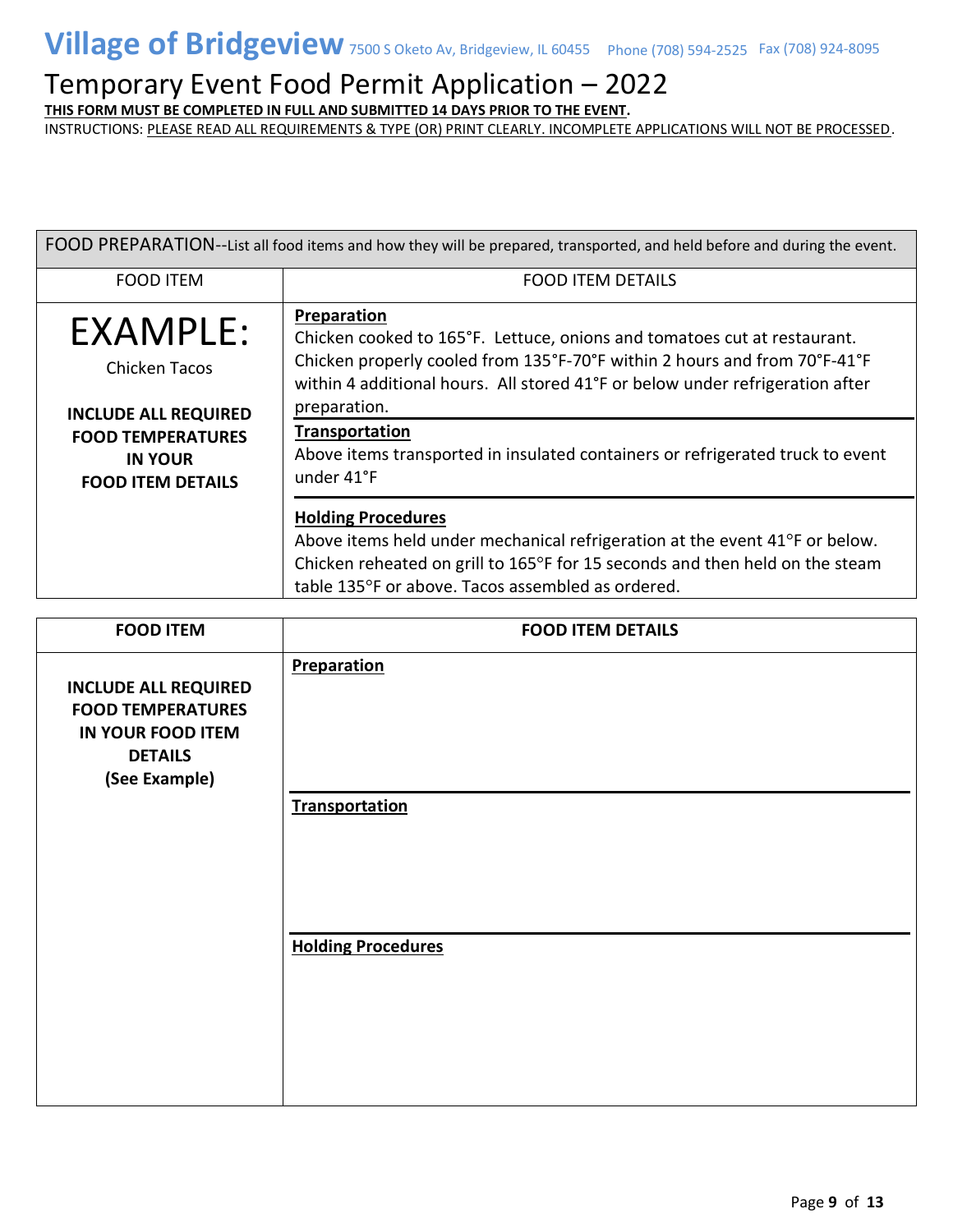**THIS FORM MUST BE COMPLETED IN FULL AND SUBMITTED 14 DAYS PRIOR TO THE EVENT.**

| <b>FOOD ITEM</b>                                                                                           | <b>FOOD ITEM DETAILS</b>  |
|------------------------------------------------------------------------------------------------------------|---------------------------|
| YOU MUST INCLUDE ALL<br><b>REQUIRED</b><br><b>FOOD TEMPERATURES</b><br>IN YOUR FOOD ITEM<br><b>DETAILS</b> | <b>Preparation</b>        |
| (See Example)                                                                                              | <b>Transportation</b>     |
|                                                                                                            | <b>Holding Procedures</b> |

| <b>FOOD ITEM</b>                                                                                                       | <b>FOOD ITEM DETAILS</b>  |
|------------------------------------------------------------------------------------------------------------------------|---------------------------|
| <b>INCLUDE ALL REQUIRED</b><br><b>FOOD TEMPERATURES</b><br><b>IN YOUR FOOD ITEM</b><br><b>DETAILS</b><br>(See Example) | Preparation               |
|                                                                                                                        | <b>Transportation</b>     |
|                                                                                                                        | <b>Holding Procedures</b> |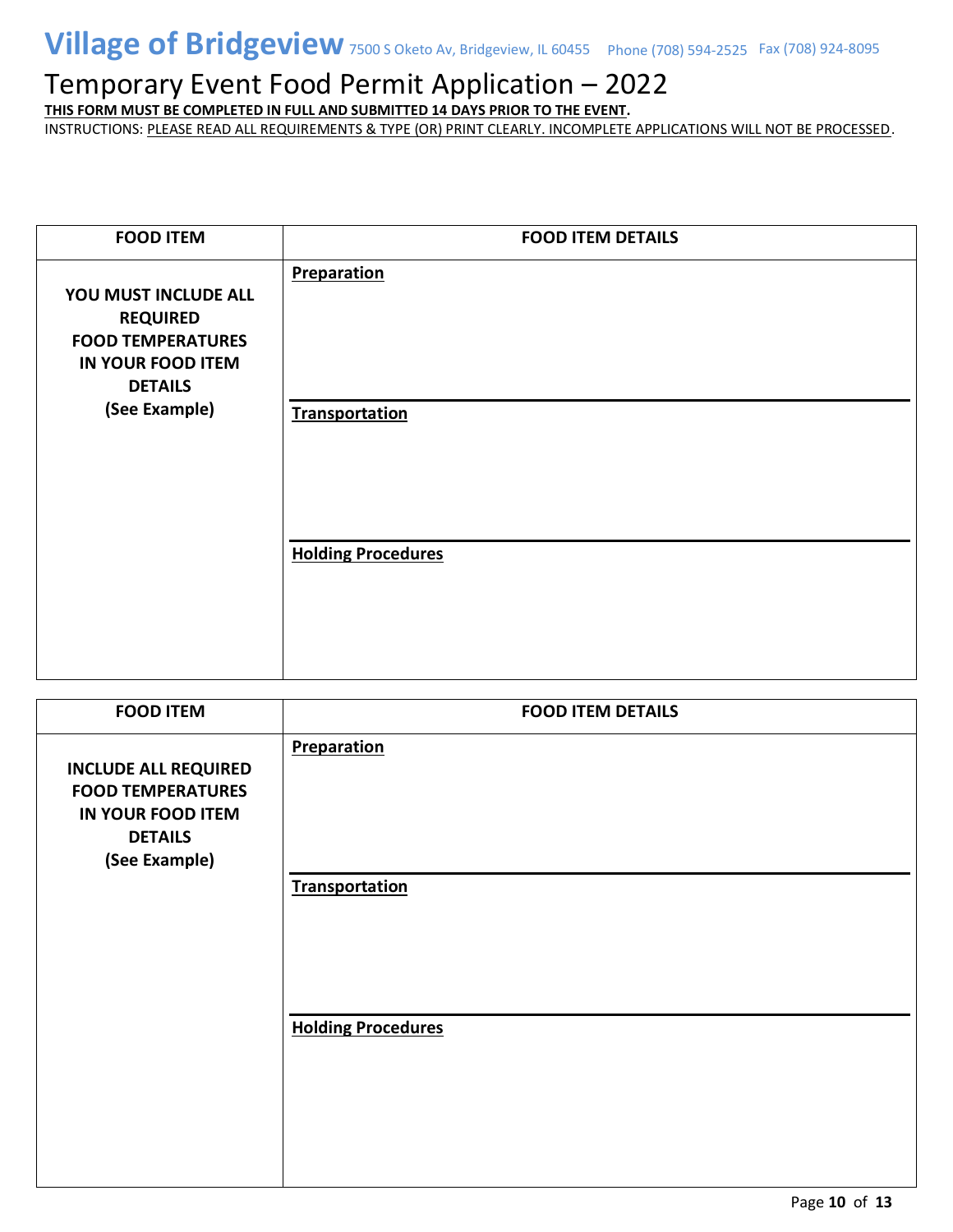**THIS FORM MUST BE COMPLETED IN FULL AND SUBMITTED 14 DAYS PRIOR TO THE EVENT.**

| <b>FOOD ITEM</b>                                                                                                       | <b>FOOD ITEM DETAILS</b>  |
|------------------------------------------------------------------------------------------------------------------------|---------------------------|
| <b>INCLUDE ALL REQUIRED</b><br><b>FOOD TEMPERATURES</b><br><b>IN YOUR FOOD ITEM</b><br><b>DETAILS</b><br>(See Example) | <b>Preparation</b>        |
|                                                                                                                        | <b>Transportation</b>     |
|                                                                                                                        | <b>Holding Procedures</b> |

| <b>FOOD ITEM</b>                                                                                                | <b>FOOD ITEM DETAILS</b>  |
|-----------------------------------------------------------------------------------------------------------------|---------------------------|
| <b>INCLUDE ALL REQUIRED</b><br><b>FOOD TEMPERATURES</b><br>IN YOUR FOOD ITEM<br><b>DETAILS</b><br>(See Example) | Preparation               |
|                                                                                                                 | <b>Transportation</b>     |
|                                                                                                                 | <b>Holding Procedures</b> |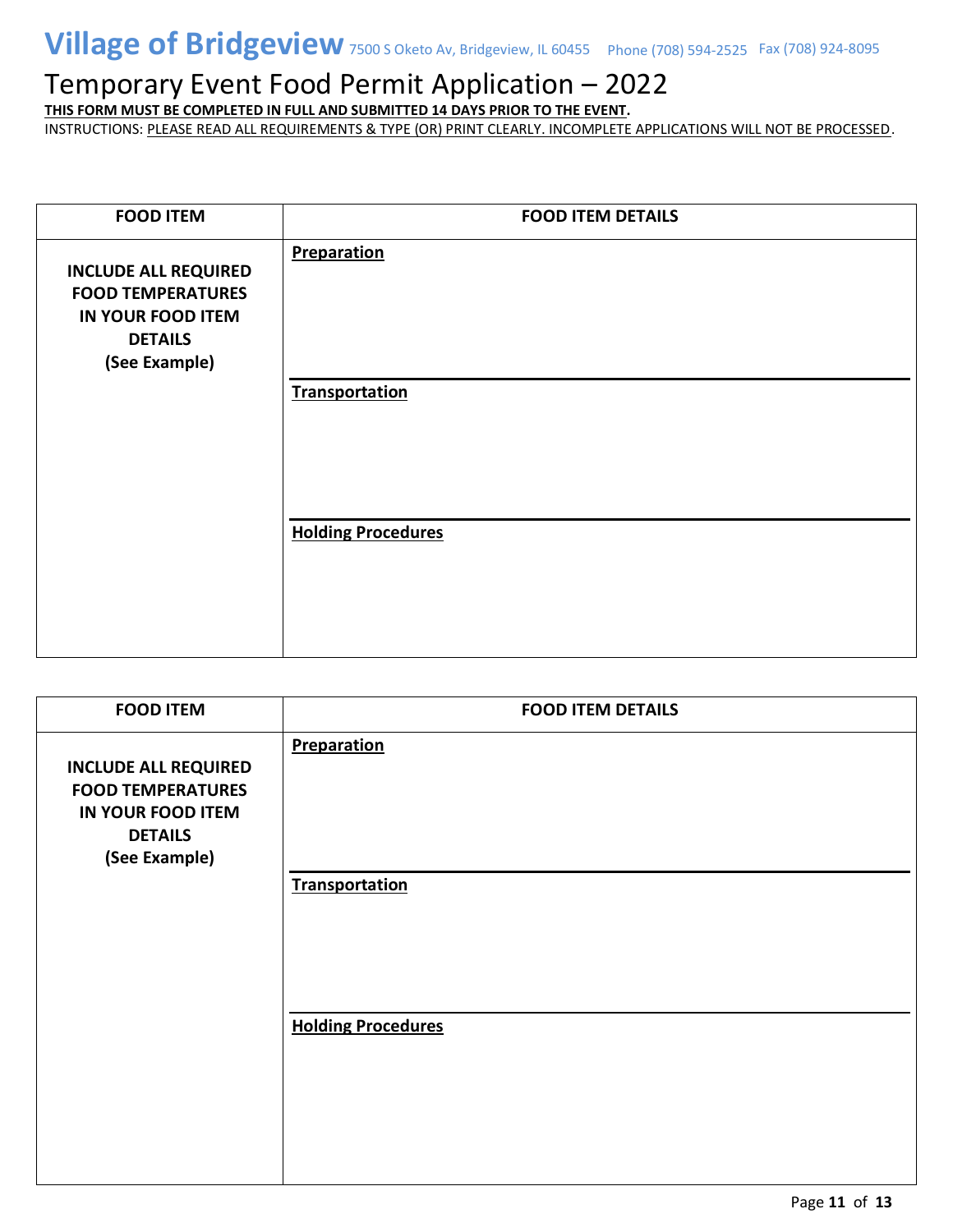**THIS FORM MUST BE COMPLETED IN FULL AND SUBMITTED 14 DAYS PRIOR TO THE EVENT.**

| <b>FOOD ITEM</b>                                                                                                       | <b>FOOD ITEM DETAILS</b>             |
|------------------------------------------------------------------------------------------------------------------------|--------------------------------------|
| <b>INCLUDE ALL REQUIRED</b><br><b>FOOD TEMPERATURES</b><br><b>IN YOUR FOOD ITEM</b><br><b>DETAILS</b><br>(See Example) | Preparation<br><b>Transportation</b> |
|                                                                                                                        |                                      |
|                                                                                                                        | <b>Holding Procedures</b>            |

| <b>FOOD ITEM</b>                                                                                                       | <b>FOOD ITEM DETAILS</b>  |  |  |
|------------------------------------------------------------------------------------------------------------------------|---------------------------|--|--|
| <b>INCLUDE ALL REQUIRED</b><br><b>FOOD TEMPERATURES</b><br><b>IN YOUR FOOD ITEM</b><br><b>DETAILS</b><br>(See Example) | Preparation               |  |  |
|                                                                                                                        | <b>Transportation</b>     |  |  |
|                                                                                                                        | <b>Holding Procedures</b> |  |  |